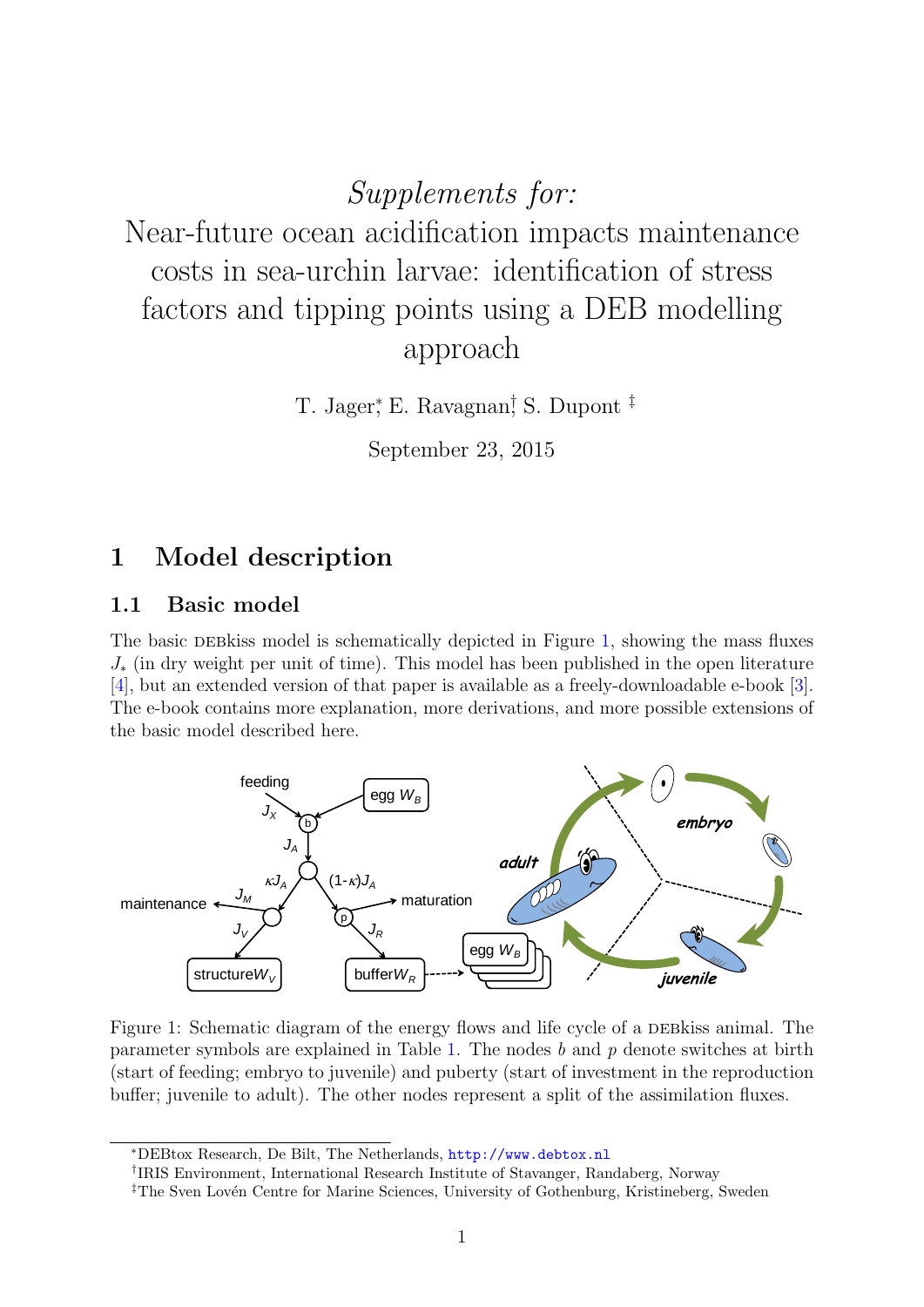Table 1: Explanation of symbols, with dimensions given in mass  $(m \text{ for body}, m_a \text{ for } )$ assimilates, and  $m_f$  for food), body length (l), numbers (#), time (t). Suggested values for the yields (apart from  $y_{AV}$ ) based on the typical values in [\[5\]](#page-12-2).

<span id="page-1-0"></span>

| Symbol                    | Explanation                                    | Dimension              | Sugg. value                |  |
|---------------------------|------------------------------------------------|------------------------|----------------------------|--|
| <b>Primary parameters</b> |                                                |                        |                            |  |
| $\boldsymbol{f}$          | Scaled functional response                     |                        |                            |  |
| $J_{Am}^a$                | Maximum area-specific assimilation rate        | $\frac{f}{m_a/(l^2t)}$ |                            |  |
| ${\cal J}_M^v$            | Volume-specific maintenance costs              | $m_a/(l^3t)$           |                            |  |
| $W_{B0}$                  | Assimilates in a single freshly-laid egg       | $m_a$                  |                            |  |
| $L_p$                     | Volumetric lenght at puberty                   |                        |                            |  |
| $y_{AV}$                  | Yield of assimilates on structure (starvation) | $m_a/m$                | $0.8 \text{ mg/mg}$ (dwt)  |  |
| $y_{AX}$                  | Yield of assimilates on food                   | $m_a/m_f$              | $0.8 \text{ mg/mg (dwt)}$  |  |
| $y_{BA}$                  | Yield of egg buffer on assimilates             | $m_a/m_a$              | $0.95 \text{ mg/mg}$ (dwt) |  |
| $y_{VA}$                  | Yield of structure on assimilates (growth)     | $m/m_a$                | $0.8 \text{ mg/mg (dwt)}$  |  |
| $\kappa$                  | Fraction of assimilation flux for soma         |                        | 0.8                        |  |
|                           | Conversions                                    |                        |                            |  |
| $d_V$                     | Dry-weight density of structure                | $m/l^3$                |                            |  |
| $\delta_M$                | Shape correction coefficient                   |                        |                            |  |
|                           | <b>Fluxes and states</b>                       |                        |                            |  |
| $J_A$                     | Mass flux for assimilation                     | $m_a/t$                |                            |  |
| $J_M$                     | Mass flux for maintenance                      | $m_a/t$                |                            |  |
| $J_R$                     | Mass flux to reproduction buffer               | $m_a/t$                |                            |  |
| $J_V$                     | Mass flux for structure                        | m/t                    |                            |  |
| $J_X$                     | Mass flux of food                              | $m_f/t$                |                            |  |
| $W_B$                     | Mass of assimilates buffer in egg              | $m_a$                  |                            |  |
| $W_R$                     | Mass of reproduction buffer in adult           | $m_a$                  |                            |  |
| $W_V$                     | Mass of structural body                        | $\boldsymbol{m}$       |                            |  |
| Other output              |                                                |                        |                            |  |
| L                         | Volumetric body length                         | l                      |                            |  |
| $L_w$                     | Physical body length                           |                        |                            |  |
| $\Delta R$                | Number of eggs in a clutch                     | $_{\#}$                |                            |  |
| $W_w$                     | Physical body weight (total)                   | $\boldsymbol{m}$       |                            |  |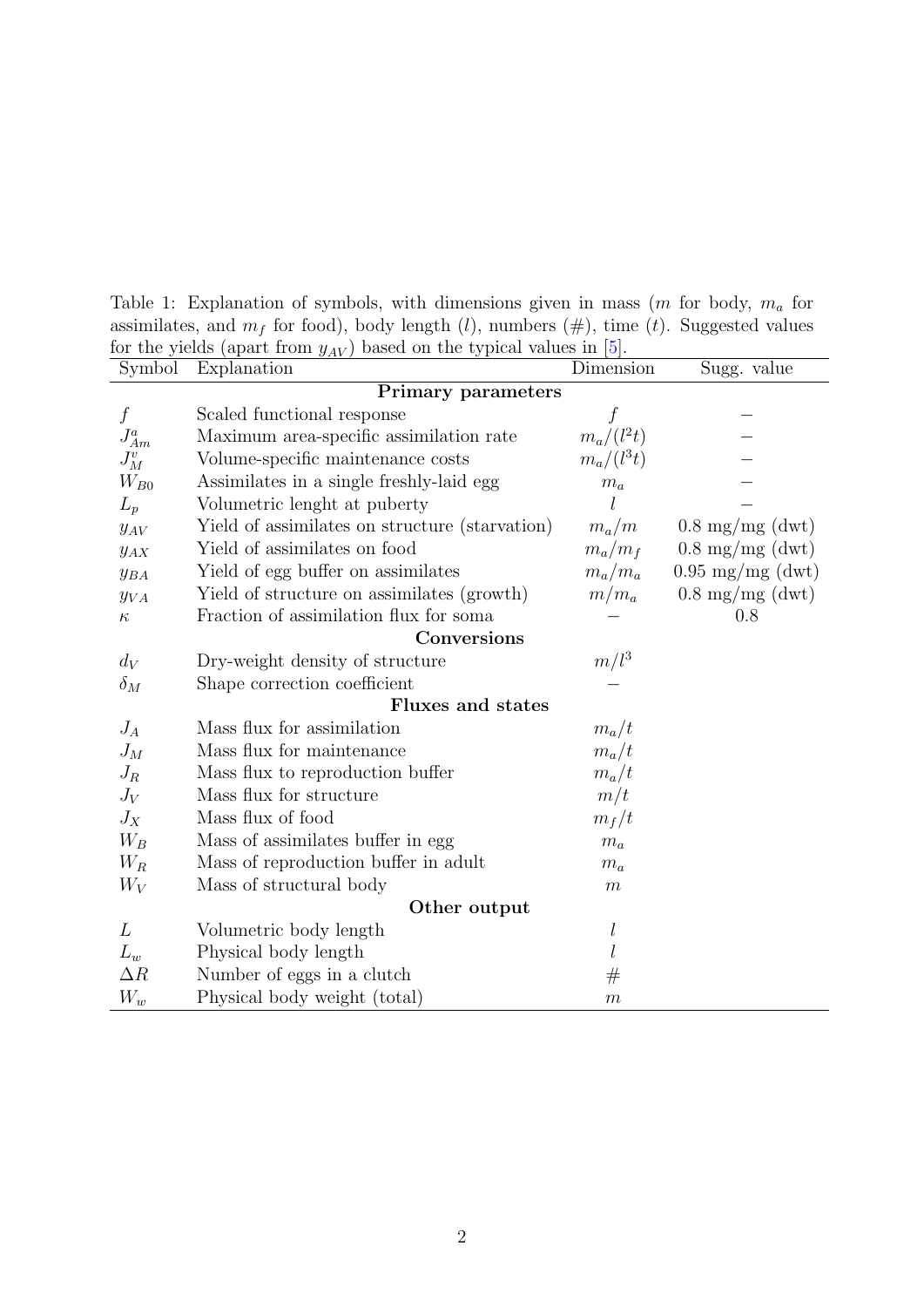The model departs from a set of assumptions, which lead to the model equations. The symbols, with their dimensions, are explained in Table [1.](#page-1-0) The first section of the table shows the primary parameters: parameters that are directly linked to a metabolic process, and that do not themselves depend on other parameters. Regarding notation, we use superscripts to indicate volume- or surface-area-specific parameters. Therefore,  $J_M^v$  is the volume-specific costs for maintenance, and  $J_{Am}^a$  is the area-specific assimilation rate at maximum food.

Assumptions 1: There are three types of biomass: food, assimilates and structural body components. Each type has a constant composition. They can be converted in each other with a certain constant efficiency. The state variables of the organism are the masses of the structural body, the reproduction buffer for adults, and the egg buffer used by the developing embryo. Total body mass is the sum of structure and reproduction buffer in adults, and the sum of structure and egg buffer for eggs. The reproduction and egg buffer consist of assimilates.

The 'currency' that we are going to follow in the model is mass as dry weight (e.g., in grammes). However, we can substitute mass for energy: because we assume that each type of biomass has a strictly constant composition, the conversions between mass and energy are also constant.

The total weight of the animal is the sum of structure and buffer  $(W_w = W_V + W_R)$ , just like the total weight of an egg  $(W_w = W_V + W_B)$ . For some processes, we need to have access to the structural volume  $(L^3)$  of the animal. We can assume a constant density for structure  $(d_V)$ :

$$
L^3 = \frac{W_V}{d_V} \tag{1}
$$

We can talk about  $L$  as the 'volumetric structural length' of the animal. If the structural biomass  $W_V$  is compressed into a cube, this will be the length of a side of that cube.

In many cases, we measure body size of an animal as some physical length measure, such as the total body length. As long as the organism does not change in shape during growth, we can translate structural weight to some physical length  $(L_w)$  and vice versa using a constant correction factor  $\delta_M$ :

$$
L_w = \frac{L}{\delta_M} \tag{2}
$$

Assumptions 2: The animal has three life stages: an embryo that does not feed but utilises the egg buffer, a juvenile that feeds but does not reproduce, and an adult that feeds and invests into a reproduction buffer. The embryo starts with an egg buffer of assimilates and negligible structural mass. The first transition (birth) is triggered by the depletion of the egg buffer, and the second transition (puberty) by reaching a critical structural body weight.

The differential equations for the egg buffer  $W_B$ , structural body mass  $W_V$ , and reproduction buffer  $W_R$  are given by (see Fig. [1\)](#page-0-0):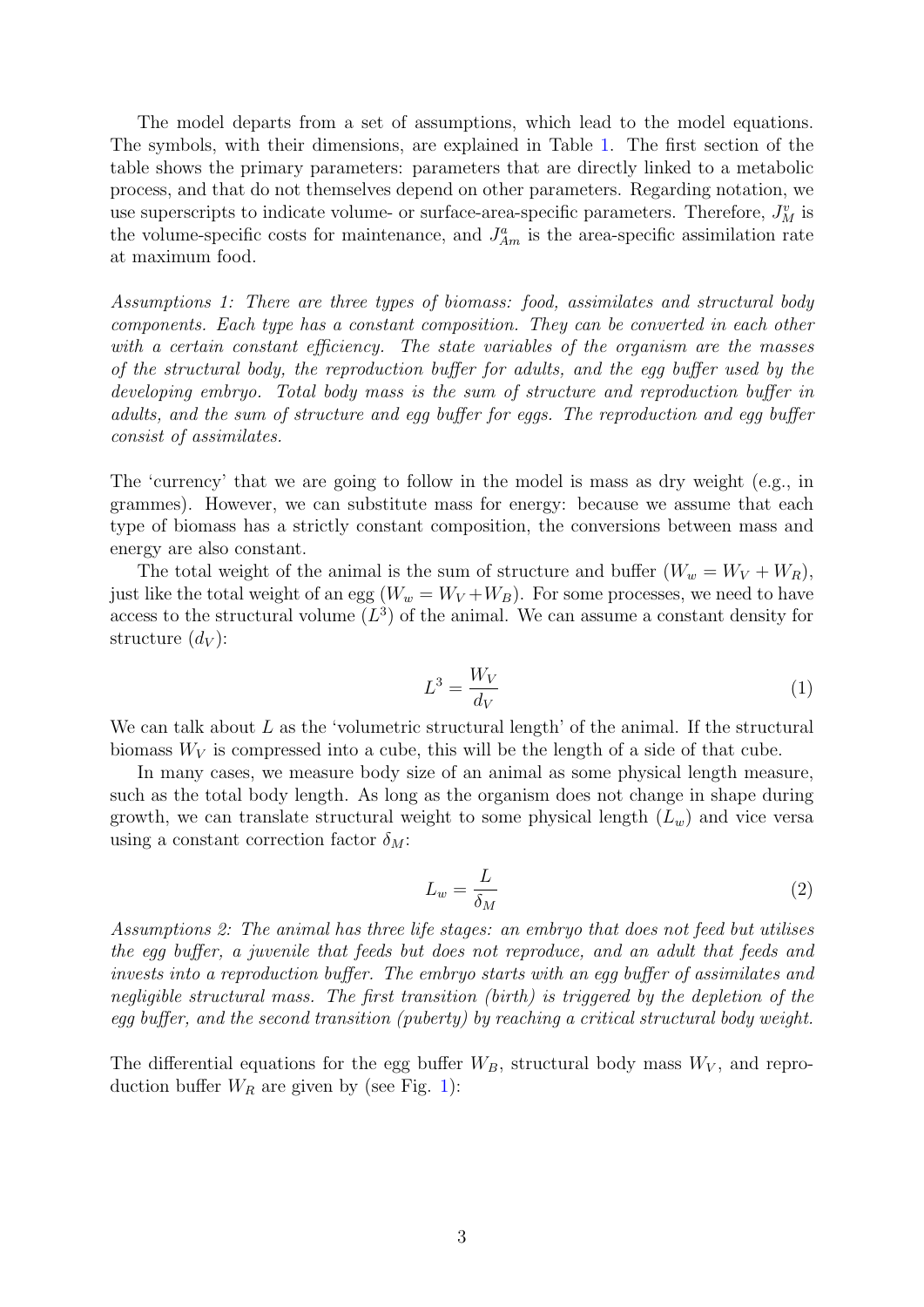$$
\frac{\mathrm{d}}{\mathrm{d}t}W_B = -J_A \quad \text{until } W_B = 0 \text{, with } W_B(0) = W_{B0} \tag{3}
$$

<span id="page-3-0"></span>
$$
\frac{\mathrm{d}}{\mathrm{d}t}W_V = J_V \quad \text{with } W_V(0) \approx 0 \tag{4}
$$

$$
\frac{\mathrm{d}}{\mathrm{d}t}W_R = J_R \quad \text{with } W_R(0) = 0 \tag{5}
$$

Note that  $t = 0$  marks the start of development in the egg.

Assumptions 3: The maximum assimilation rate is proportional to the surface area of the animal. The entire process of food searching and handling is condensed into a scaled function response  $(f)$ .

Assumptions 4: Food is instantly translated into assimilates that are directly used to fuel metabolic processes. Embryos assimilate their egg buffer at the maximum rate for their structural size.

Feeding involves the transport of resources from the environment to the organism across a surface area (e.g., the area of the gut, or the area of the feeding appendages in filter feeders). As long as the organism does not change in shape (isomorphy), all surface areas scale with body volume to the power  $2/3$  (and thus  $L^2$ ). The assimilation flux  $J_A$  is thus given by:

$$
J_A = f J_{Am}^a L^2 \quad \text{(if } W_B > 0 \text{ then } f = 1\text{)}\tag{6}
$$

where  $f$  is the scaled functional response, which is the actual feeding rate at a certain food level divided by the maximum feeding rate for its current size. The scaled response f is thus between 0 (no food) and 1 (*ad libitum* food). The maximum specific assimilation rate  $(J_{Am}^a)$  is used as the primary parameter. The feeding rate  $(J_X)$  is derived from the assimilation flux using the yield of assimilates on food  $(y_{AX})$ :

$$
J_X = \frac{J_A}{y_{AX}} \quad \text{(if } W_B > 0 \text{ then } J_X = 0\text{)}\tag{7}
$$

If we do not need to follow feeding explicitly, we can use  $f$  as a primary model parameter. The assimilates are directly used in metabolism, and we thus do not consider any storage other than the reproduction buffer.

Assumptions 5: The flow of assimilates is split into a constant fraction  $\kappa$  for maintenance and structural growth (the soma), and  $1 - \kappa$  for maturation and reproduction. From the κ flow, maintenance costs are paid first. Only structural biomass requires maintenance, which is proportional to its volume. The remainder of this flow is used for growth (with certain efficiency).

A constant  $\kappa$  has convenient properties, which compare favourably to other possible al-location rules [\[6\]](#page-12-3). A constant  $\kappa$ , together with the assumptions for assimilation and maintenance, leads to the commonly-observed von Bertalanffy growth curve in constant environments.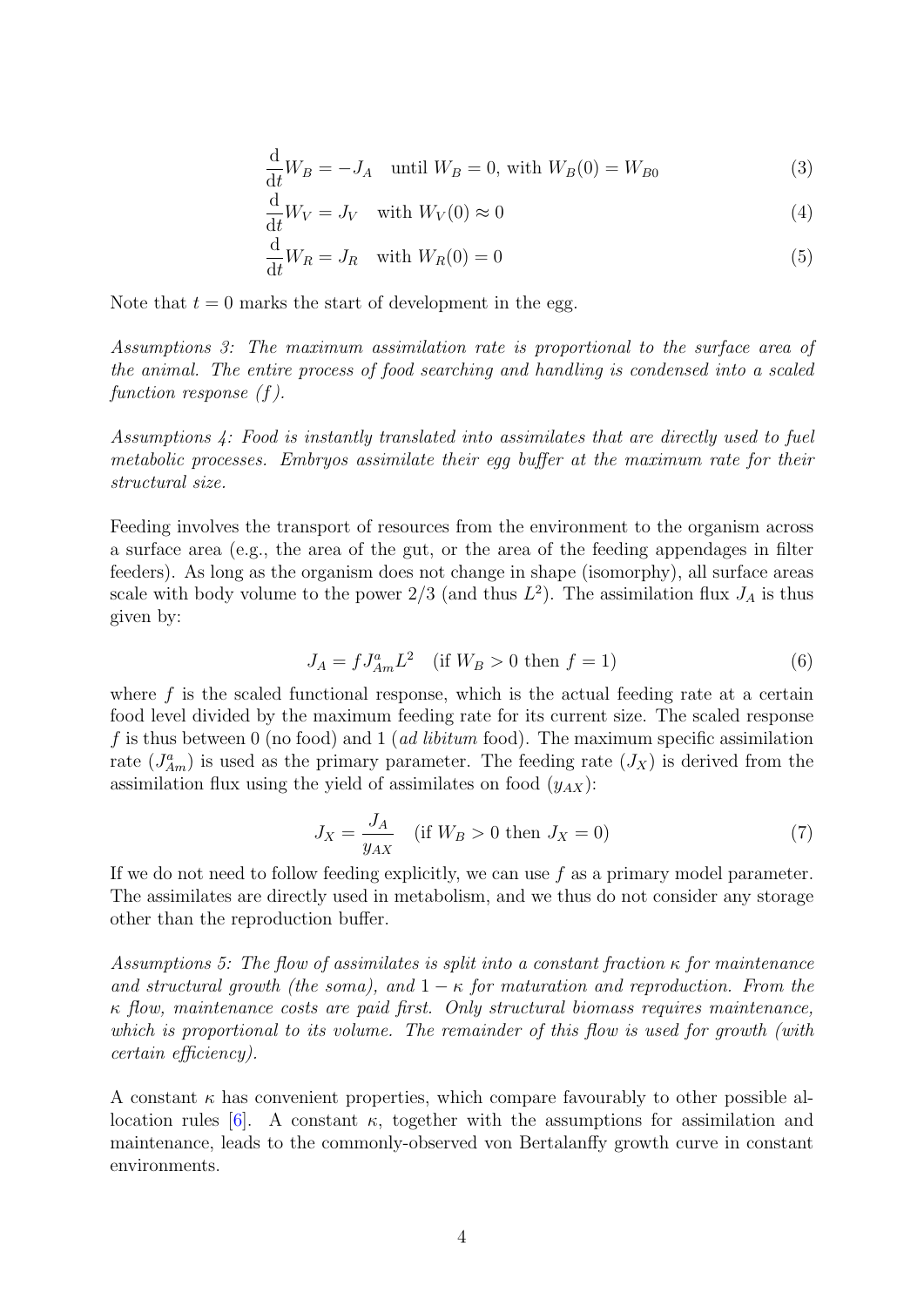Maintenance is the, rather abstract, lump sum of all the processes needed to maintain the body's integrity. Assimilate buffers are assumed not to require maintenance, which is supported by the almost-complete lack of respiration in freshly-laid eggs. The flux for structural growth  $(J_V)$  can thus be specified as:

<span id="page-4-0"></span>
$$
J_V = y_{VA}(\kappa J_A - J_M) \quad \text{with } J_M = J_M^v L^3 \tag{8}
$$

where  $J_M^v$  is the volume-specific maintenance cost, and  $y_{VA}$  is the yield of structural biomass on assimilates.

Assumptions 6: For adults, the  $1 - \kappa$  flow is used to fill the reproduction buffer. For embryos and juveniles, all assimilates in this flux are burnt to increase complexity of the organism (maturation). At spawning events, the contents of the reproduction buffer are converted into eggs. The part of the buffer that was insufficient to create a single eqg remains in the buffer. Transformation of buffer to egg comes with a certain (generally high) efficiency.

Before reaching 'puberty', the  $1 - \kappa$  flux is used for the maturation process (which in this model definition is not associated with the build-up of biomass), which abruptly stops at puberty, when the flux is switched to the reproduction buffer. The flux into the reproduction buffer  $(J_R)$  can thus be specified as:

$$
J_R = (1 - \kappa)J_A \quad \text{(if } L < L_p \text{ then } J_R = 0\text{)}\tag{9}
$$

where  $L_p$  is the volumetric length at puberty. The trigger for spawning is not specified here, as this is highly species-specific. Spawning leads to a clutch of offspring  $\Delta R$ , and a reset of the reproduction buffer  $W_R$ :

$$
\Delta R = \text{floor}\left(\frac{y_{BA}W_R}{W_{B0}}\right) \tag{10}
$$

$$
W_R = W_R - \frac{\Delta RW_{B0}}{y_{BA}}\tag{11}
$$

where  $y_{BA}$  is the yield for the conversion of reproduction buffer to eggs. The 'floor' function for the spawning events means rounding to the nearest integer less than the value between brackets.

Assumptions 7: If feeding is insufficient to pay somatic maintenance costs, the organism first diverts energy from the 1-κ flux of assimilates and from the reproduction buffer. If that is insufficient, structure is converted into assimilates to pay maintenance.

We need assumptions to deal with the situation of starvation, as varying food levels are common in the field, and because our animal does not have a storage of assimilates (other than the reproduction buffer). The first stage of starvation occurs when the allocated flux to the soma is insufficient to pay maintenance  $(\kappa J_A < J_M)$ , but the total assimilation flux is enough  $(J_A > J_M)$ , or there is still something in the reproduction buffer  $(W_R > 0)$ :

$$
J_V = 0 \tag{12}
$$

$$
J_R = J_A - J_M \quad \text{(if } L < L_p \text{ then } J_R = 0\text{)}\tag{13}
$$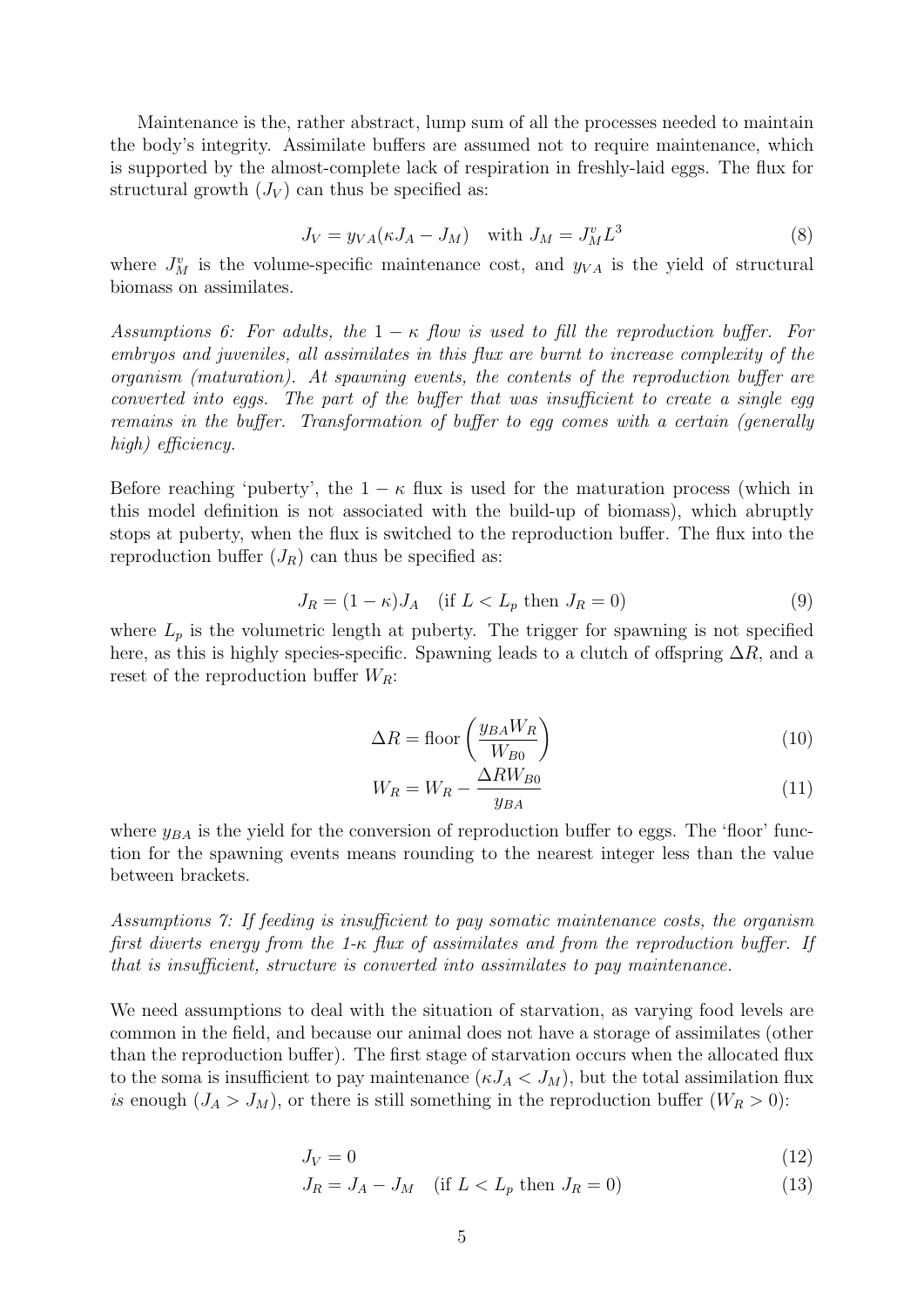For juveniles, this means that energy is diverted from the flux to maturation, as long as  $J_A > J_M$  (maturation itself is not followed as a state variable). In the second stage of starvation, the reproduction buffer is empty  $(W_R = 0)$  and the total assimilation flux is insufficient to pay maintenance  $(J_A \leq J_M)$ :

$$
J_V = (J_A - J_M)/y_{AV} \tag{14}
$$

$$
J_R = 0 \tag{15}
$$

where  $y_{AV}$  is the yield of assimilates (to pay maintenance) on structure. The maximum rates of feeding, assimilation and maintenance depend on structural size, so when the animal shrinks, these rates will decrease too. Clearly, shrinking under starvation cannot continue indefinitely. If situations of prolonged starvation are analysed, it makes sense to set a limit to shrinking, e.g., to a fraction of the maximum size that the individual has reached.

### 1.2 Link to von Bertalanffy growth

When the parameters are constant, the DEB kiss model will result in the von Bertalanffy growth pattern. The mathematical derivation in provided in [\[3\]](#page-12-1), but is reiterated here shortly. Note that  $L^3 = W_V/d_V$ . We fill in the growth equation (Eq. [4](#page-3-0) and [8\)](#page-4-0) with the fluxes  $J_A$  and  $J_M$ , and use the scaled functional response f:

$$
\frac{d}{dt}(d_V L^3) = 3d_V L^2 \frac{d}{dt} L = y_{VA} \left( \kappa f J_{Am}^a L^2 - J_M^v L^3 \right)
$$
\n(16)

$$
\frac{d}{dt}L = \frac{y_{VA}}{3d_V}J_M^v \left(f \kappa \frac{J_{Am}^a}{J_M^v} - L\right) \tag{17}
$$

At constant food and no stressor effects, we can obtain the von Bertalanffy growth equation, with as parameters the maximum volumetric length  $(L_m)$  and the growth rate constant  $(r_B)$ :

$$
\frac{d}{dt}L = r_B(fL_m - L) \tag{18}
$$

$$
L_m = \kappa \frac{J_{Am}^a}{J_M^v} \quad \text{and} \quad r_B = \frac{y_{VA}}{3d_V} J_M^v \tag{19}
$$

#### 1.3 Feeding rate

In DEB kiss, the feeding rate follows from the assimilation flux, compensating for the assimilation efficiency:

<span id="page-5-0"></span>
$$
J_X = \frac{J_A}{y_{AX}}
$$
\n<sup>(20)</sup>

Filling in the assimilation flux  $J_A$  leads to: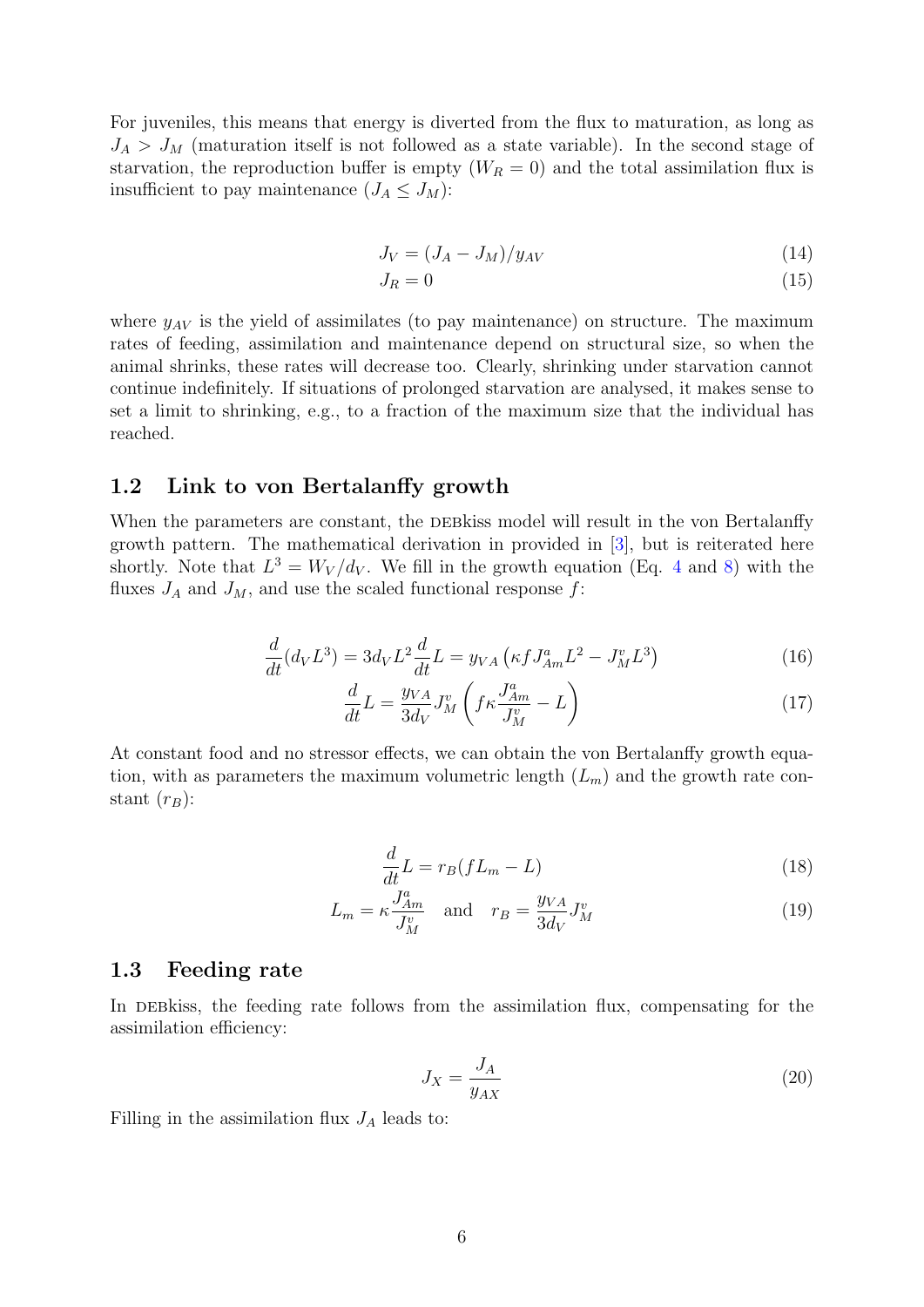$$
J_X = \frac{f}{y_{AX}} J_{Am}^a (\delta_M L_w)^2
$$
\n(21)

<span id="page-6-0"></span>
$$
=\frac{f}{y_{AX}}J_{Am}^a \delta_M^2 L_w^2\tag{22}
$$

<span id="page-6-2"></span>
$$
= aL_w^2 \tag{23}
$$

Obviously, the compound parameter a relates to the fitted compound parameters  $L_{wm}$ and  $r_B$ . Combining the results from Eq. [19](#page-5-0) with Eq. [22,](#page-6-0) we can make this link explicit:

$$
a = L_{wm} r_B \frac{3fd_V \delta_M^3}{\kappa y_{AX} y_{VA}}
$$
\n
$$
\tag{24}
$$

We have values for  $L_{wm}$  and  $r_B$  (from the fits on the body length data), we can set  $f = 1$ (*ad libitum* food), and we might use not-unreasonable values for  $\kappa$ ,  $y_{AX}$  and  $y_{VA}$  (Table [1\)](#page-1-0). The remaining conversion factors are, however, more difficult to establish. The product  $d_V \delta_M^3$  is the ratio between body dry mass (or carbon mass, when a is expressed on carbon basis) and physical body length cubed. Therefore, what is required are data on (carbon) weight at known body length.

### 1.4 Respiration flux

Respiration can be taken proportional to the total flux of assimilates that is dissipated. The dissipation flux is the sum of the assimilates used for maintenance  $(J_M)$  and maturation  $(J_H)$ , plus the overheads for growth, reproduction and feeding. Introducing an additional subscript 'o' to specify overheads, the total dissipation flux  $(J_D \text{ in } mg/d)$  is given by:

$$
J_D = J_M + J_H + J_{V} + J_{Ro} + J_{Xo}
$$
\n(25)

Animals on which respiration is measured are usually not fed, so we can ignore the overheads of feeding (also referred to as the heat increment of feeding). For larvae, we can also ignore the overheads of reproduction, thus reducing the respiration flux:

$$
J_D = J_M + J_H + J_{Vo} \tag{26}
$$

Next, we can fill in this equation from the fluxes as specified earlier:

$$
J_D = J_M + (1 - \kappa)J_A + (1 - y_{VA})(\kappa J_A - J_M) \tag{27}
$$

$$
= JM + (1 - \kappa)JA + (1 - yVA)\kappa JA - (1 - yVA)JM
$$
\n(28)

$$
= (1 - \kappa y_{VA})J_A + y_{VA}J_M \tag{29}
$$

$$
= (1 - \kappa y_{VA}) f J_{Am}^a \delta_M^2 L_w^2 + y_{VA} J_M^v \delta_M^3 L_w^3 \tag{30}
$$

$$
=bL_w^2+cL_w^3\tag{31}
$$

If we assume that respiration only results from somatic maintenance, we only have to consider the last term in this equation. The proportionality c links to the fitted parameter  $r_B$ . Combining the results from Eq. [19](#page-5-0) with Eq. [30,](#page-6-1) we can make this link explicit:

<span id="page-6-3"></span><span id="page-6-1"></span>
$$
c = r_B 3d_V \delta_M^3 \tag{32}
$$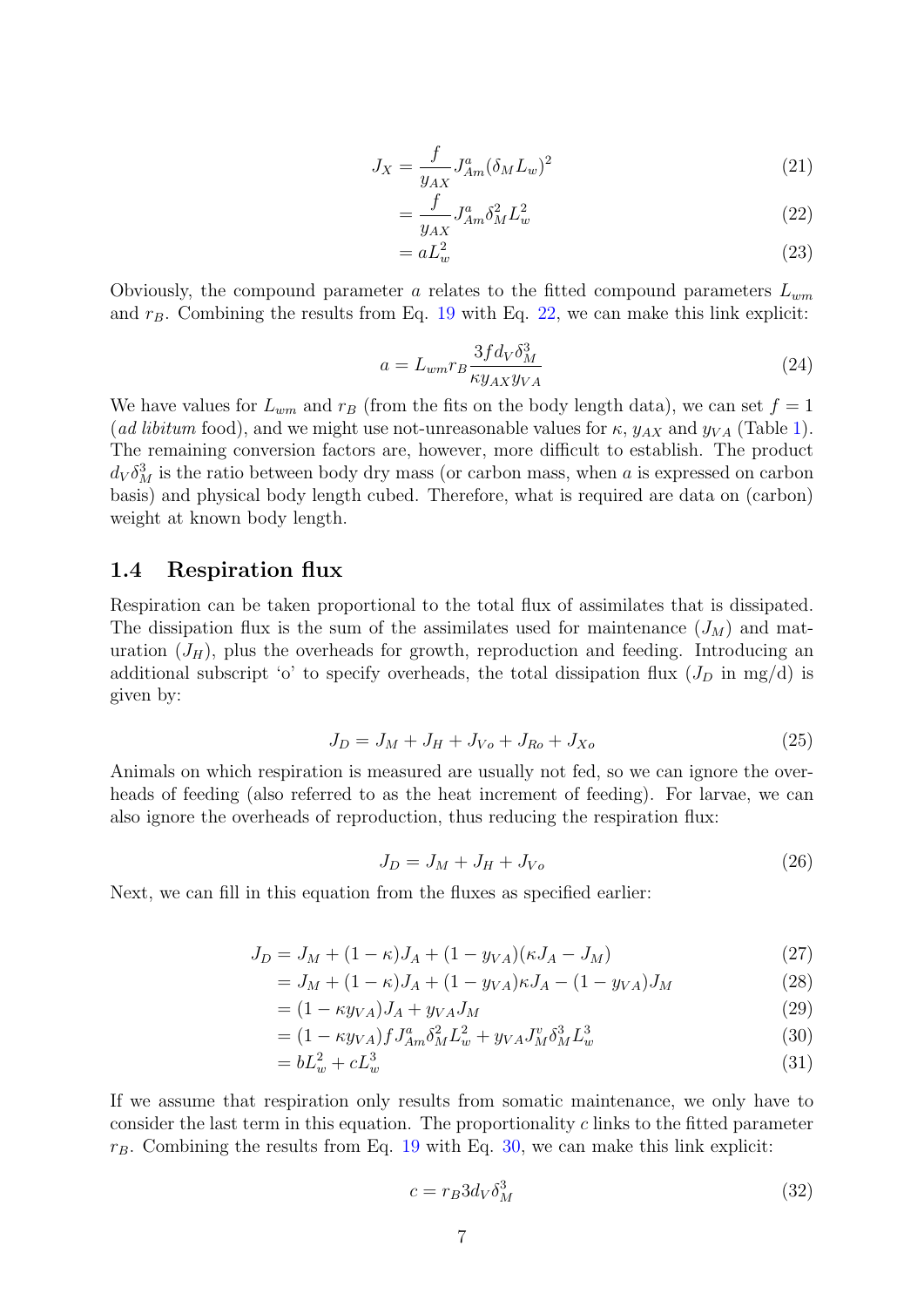Again, we need the product  $d_V \delta_M^3$ ; the ratio between body dry mass (or carbon mass, when  $c$  is expressed on carbon basis) and physical body length cubed. To link dissipation in mg/d to oxygen use requires additional conversion factors (see [\[3\]](#page-12-1)).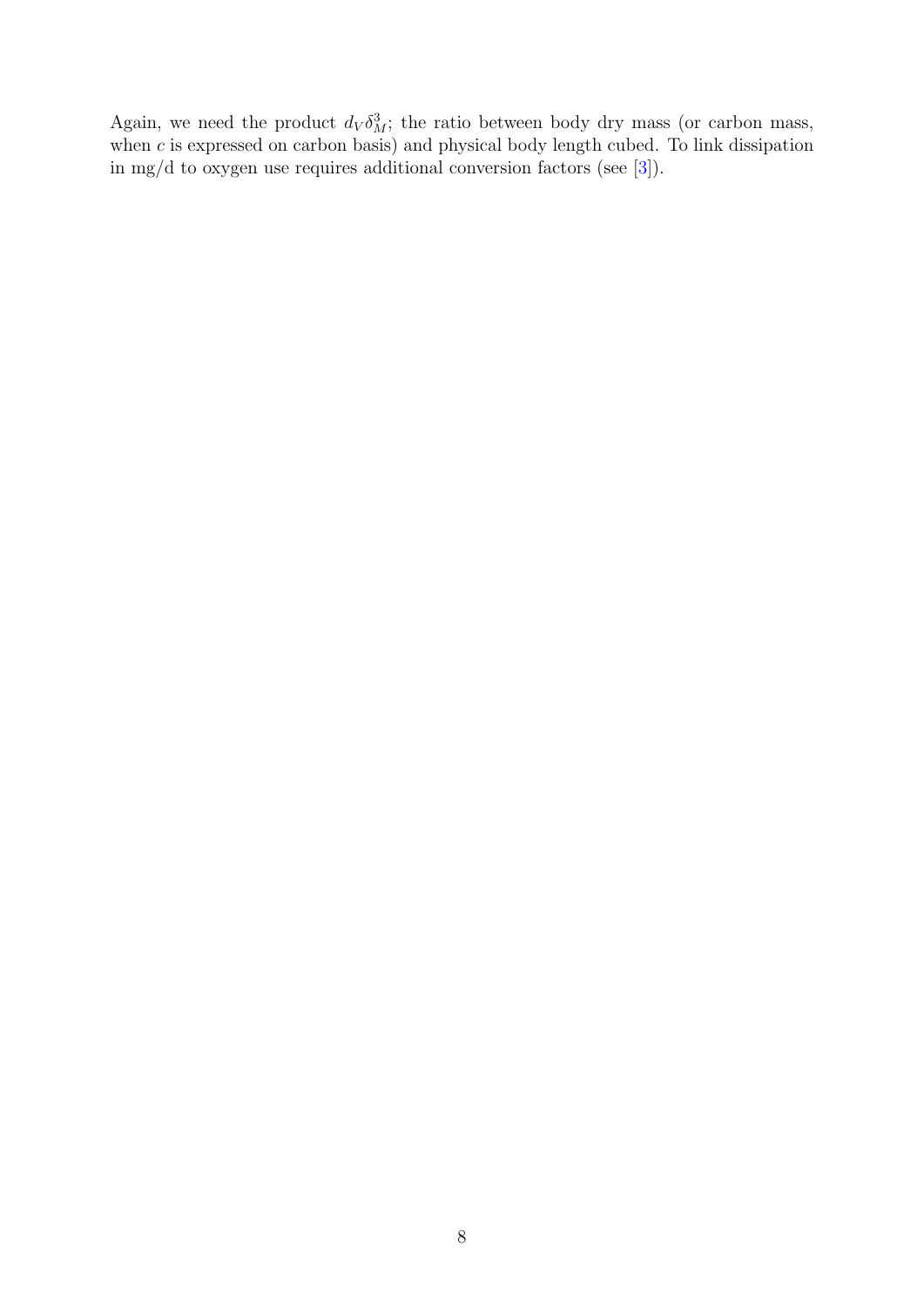## 2 Detailed plots

#### <span id="page-8-2"></span>2.1 Growth data for the replicates

For each replicate treatment, body lengths have been determined. These individual growth curves were used in the main text to derive the stress factor on assimilation as a function of pH. Within one study, all replicates were fitted simultaneously, only differing in their stress factor (the parameters  $r_B$ ,  $L_{wm}$  and  $L_{w0}$  were forced to the same value for all replicates within a study). Figure [2](#page-8-0) shows the fits to the data of Dorey *et al.* [\[2\]](#page-12-4), Figure [3](#page-8-1) the data of Stumpp et al. [\[7\]](#page-12-5), and Figure [4](#page-9-0) the data of Chan et al. [\[1\]](#page-12-6).



<span id="page-8-0"></span>Figure 2: Model fits to the data of Dorey et al. [\[2\]](#page-12-4). All replicates are shown, grouped into their respective treatment groups.



<span id="page-8-1"></span>Figure 3: Model fits to the data of Stumpp et al. [\[7\]](#page-12-5). All replicates are shown, grouped into their respective treatment groups.

Figure [5](#page-10-0) shows how the growth pattern in the reference treatment differs between the studies of [\[2\]](#page-12-4), [\[1\]](#page-12-6) and [\[7\]](#page-12-5). A model fit was made, assuming that the only parameters that are different in the latter study are the initial size and the maintenance costs (as a factor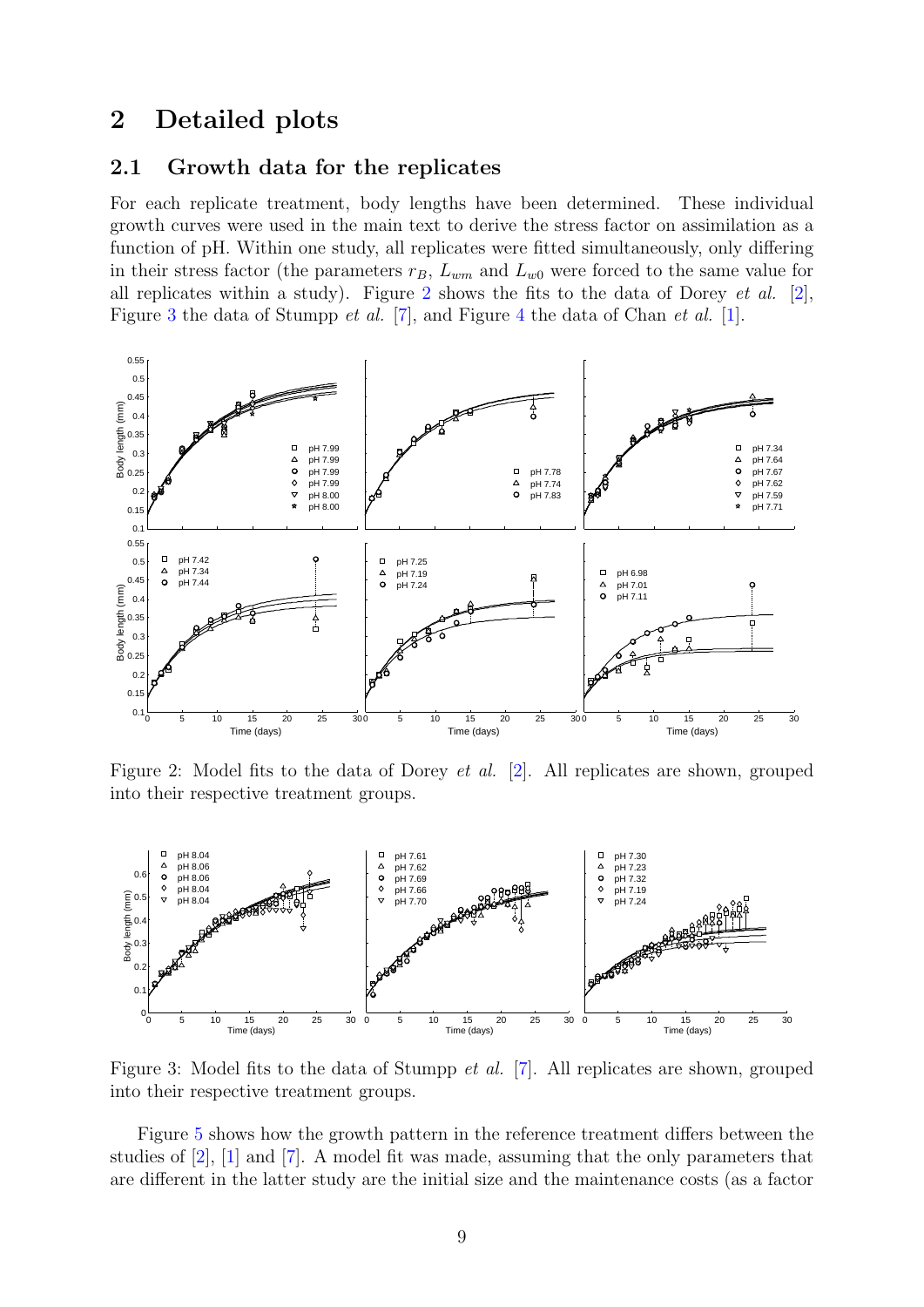

<span id="page-9-0"></span>Figure 4: Model fits to the data of Chan et al. [\[1\]](#page-12-6). All replicates are shown, grouped into their respective treatment groups.

 $F_M$  on the maintenance in the other two studies). The difference in maintenance costs leads to differences in the parameters of the growth curve  $(r_B \text{ and } L_{wm})$ .

|          | Table 2: Parameter estimates for the fit in Figure 5, with 95% confidence intervals. |                           |
|----------|--------------------------------------------------------------------------------------|---------------------------|
| Symbol   | Explanation                                                                          | Value                     |
| $L_{w0}$ | Initial body length in $[2, 1]$ (mm)                                                 | $0.15(0.13-0.16)$         |
|          | Initial body length in $[7]$ (mm)                                                    | $0.059$ $(0.042 - 0.075)$ |
| $L_{wm}$ | Maximum body length in $[2, 1]$ (mm)                                                 | $0.51(0.48-0.53)$         |
| $r_B$    | Von Bertalanffy growth rate constant in [2, 1] $(d^{-1})$                            | $0.11(0.099-0.12)$        |
| $F_M$    | Factor by which maintenance is lower in $[7]$ (-)                                    | $1.07(1.03-1.11)$         |

Table 2: Parameter estimates for the fit in Figure [5,](#page-10-0) with 95% confidence intervals.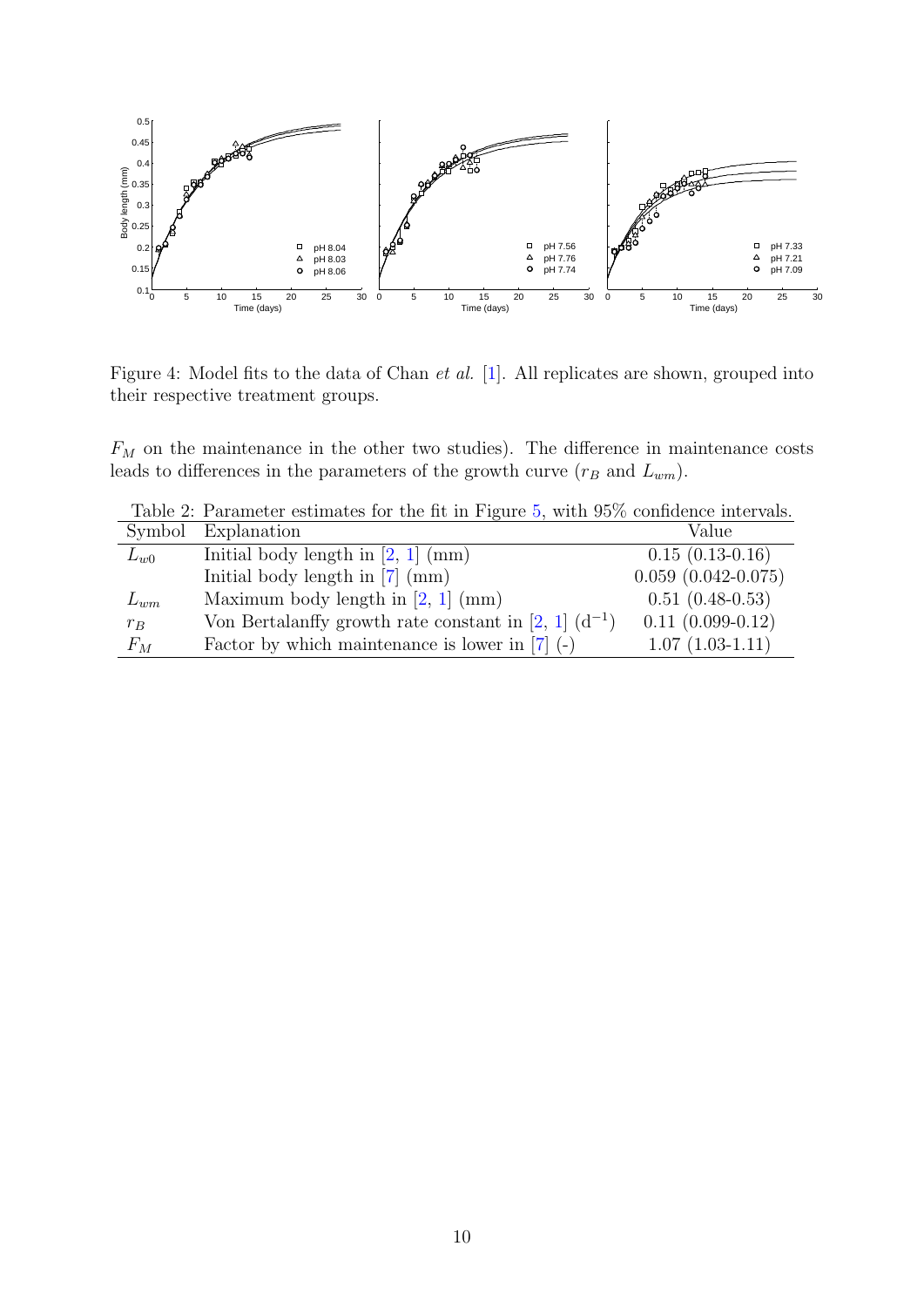

<span id="page-10-0"></span>Figure 5: Model fits for the reference treatment of the data in [\[2\]](#page-12-4), [\[1\]](#page-12-6) and [\[7\]](#page-12-5). Top plot shows all data together; the bottom two plots provide the two fits separately. The fit to the data of [\[7\]](#page-12-5) only differs in initial size and in maintenance costs.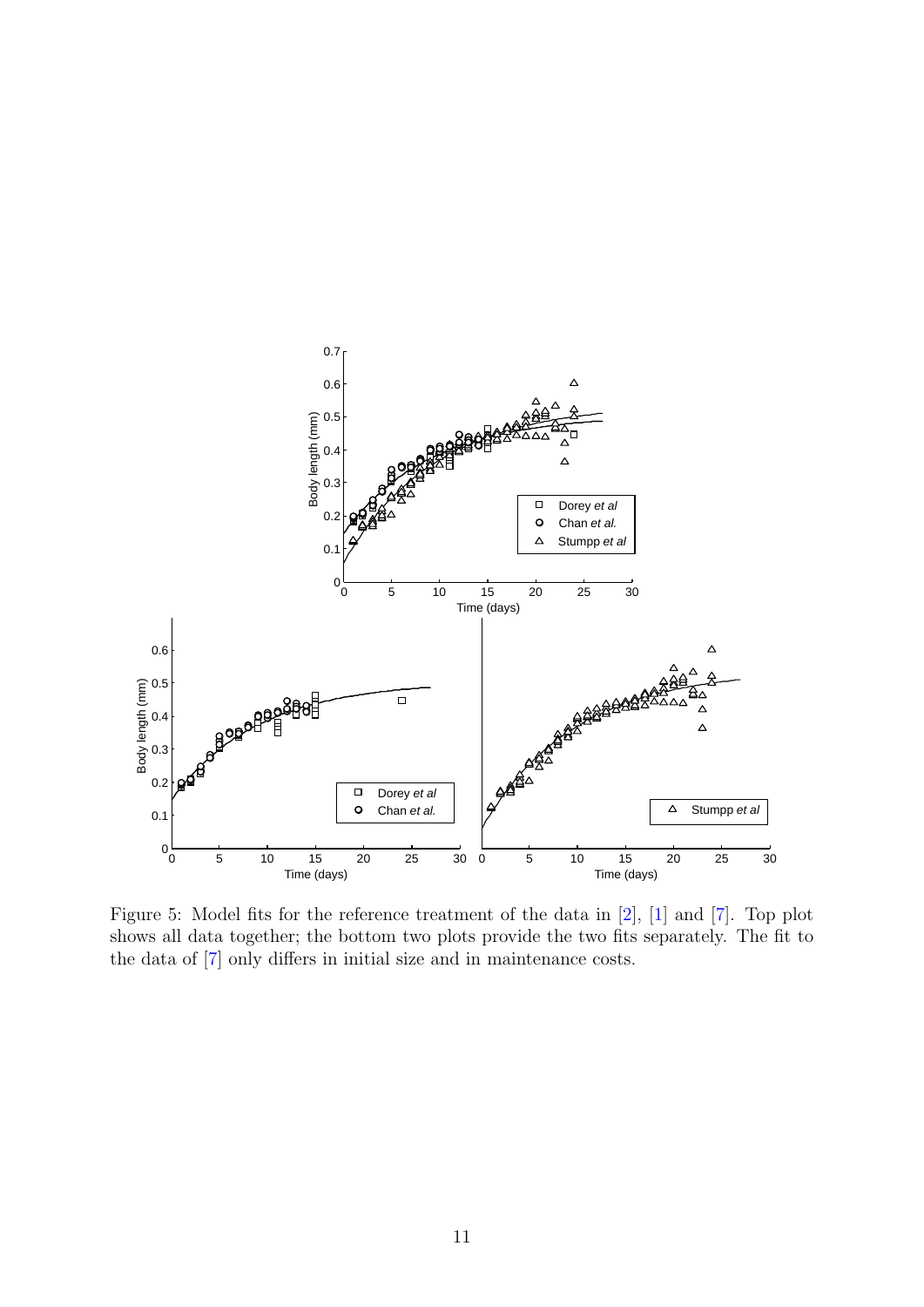### 2.2 Feeding and respiration

Figure  $6$  shows the feeding data from Stumpp *et al.* [\[7\]](#page-12-5), with the three treatment groups in separate panels.



<span id="page-11-0"></span>Figure 6: Feeding data from Stumpp et al. [\[7\]](#page-12-5). Line represents the average proportionality constant  $a$  (see Eq. [23\)](#page-6-2).

Figure [7](#page-11-1) shows the respiration data from Dorey et al. [\[2\]](#page-12-4), with the six treatment groups in separate panels.



<span id="page-11-1"></span>Figure 7: Respiration data from Dorey *et al.* [\[2\]](#page-12-4). Line represents the average proportionality constant  $b$  (see Eq. [31\)](#page-6-3).